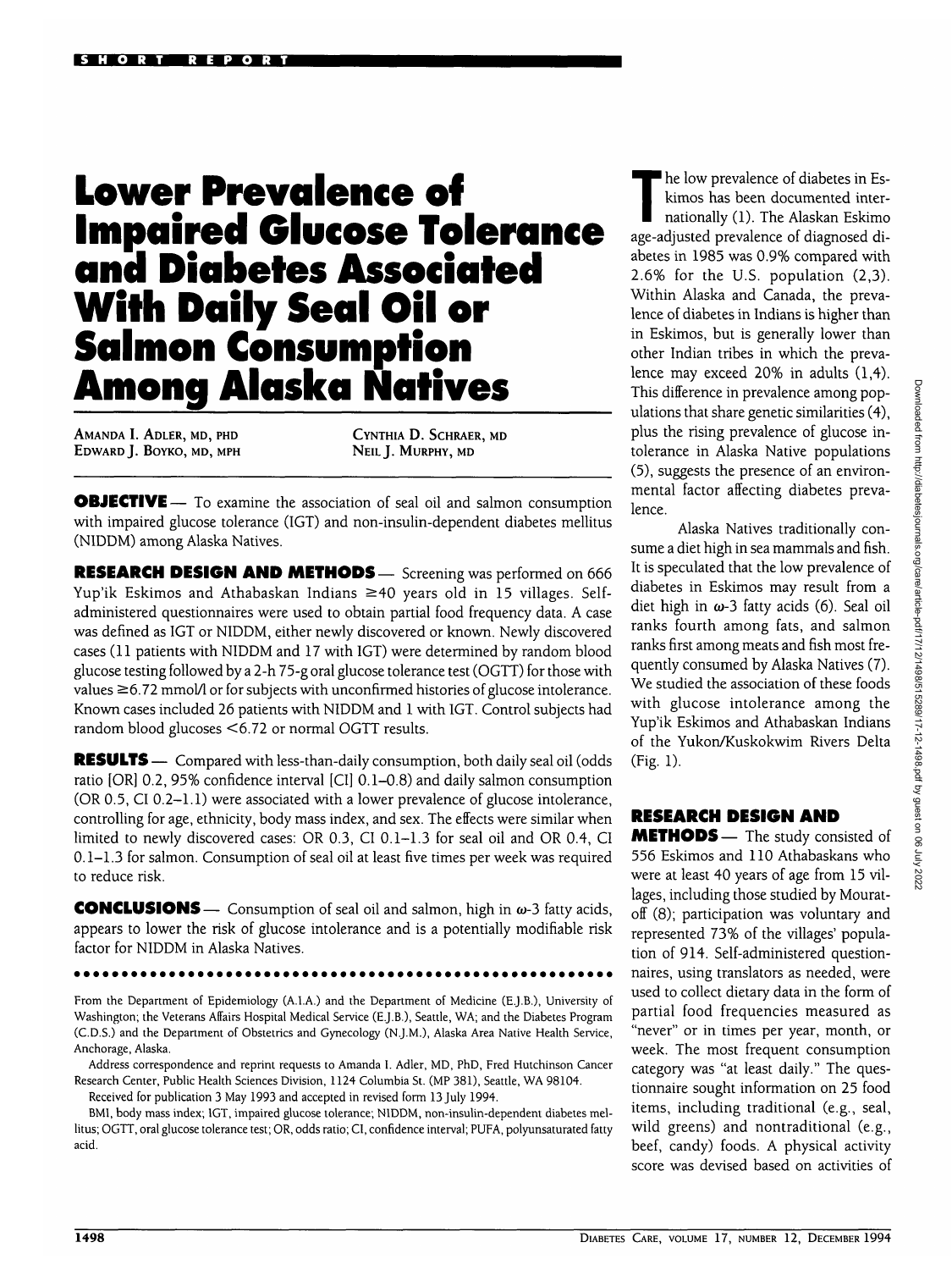

Fig. 1—*Yup'ik Eskimos and Athabaskan Indians oj the Yukon/Kuskokwim Rivers Delta.*

traditional life. The food frequency and activity data were not validated. Heights and weights were measured for 93% of subjects using a standard balance beam scale. Body mass index (BMI) was defined as weight (kg)/height (m)<sup>2</sup>. "Overweight" was defined using National Center for Health Statistics standards (9).

A case was defined as either newly discovered or known impaired glucose tolerance (IGT) or non-insulin-dependent diabetes mellitus (NIDDM). Known cases were patients who had documentation of NIDDM (10), prescriptions for hypoglycemic medications, or a history of glucose intolerance confirmed in this study by a 2-h 75-g fasting oral glucose tolerance test (OGTT). All other subjects underwent random capillary blood glucose screening (Chemstrip bG and Accu-Chek II, Boehringer Mannheim, Indianapolis, IN). An OGTT was administered to those with a random screening blood glucose of  $\geq 6.72$  mmol/l by any one method and interpreted using standard criteria (10). Control subjects were defined by a random blood glucose of <6.72 mmol/1 or normal OGTT results.

Patients included 11 newly dis-

covered (1 with a history of IGT) and 26 known cases of NIDDM and 1 known and 17 newly discovered cases of IGT. Fortysix of 55 patients and 203 of 611 control subjects underwent OGTT.

**RESULTS**— Subject characteristics are shown in Table 1. The average age of the study population was 56.8 (range 40- 92), and 54% were women. More Eskimos than Athabaskans ate seal oil (95 vs. 10%), while similar proportions ate salmon (99 vs. 95%). Although there was no association between age and seal oil consumption, daily salmon eaters were more likely to be >70 years old (odds ratio [OR] 1.9, 95% confidence interval [CI] 1.1-3.6) compared with less-thandaily salmon eaters.

Univariate analysis of daily seal oil consumption in association with glucose intolerance suggested a protective effect with an OR of 0.2 (CI 0.1-0.7). In view of their possible association with both seal oil consumption and glucose intolerance, ethnicity, age, BMI, and sex were evaluated as covariates using multivariate logistic regression; confounding was not observed (OR 0.2, CI 0.1-0.8). Controlling for physical activity also did not alter the magnitude of the association (OR 0.3, CI 0.1-1.3). Adjusting for ethnicity, sex, BMI, and age, a slightly diminished protective effect of daily seal oil was observed when limited to patients with NIDDM (OR  $0.4$ , CI  $0.1-1.3$ ) or to patients with newly discovered glucose intolerance (OR 0.3, CI 0.1-1.3). Consumption of seal oil at least five times per week was required to reduce risk of glucose intolerance in age-adjusted analyses. Compared with Eskimos who ate seal oil at least five times per week, Eskimos who ate seal oil less than five times per week but at least once per week were significantly more likely to develop glucose intolerance (OR 2.9, 95% CI 1.3-6.4), as were Eskimos who ate seal less than weekly (OR 2.6, 95% CI 1.1-6.1).

Age-, sex-, BMI-, and ethnicityadjusted analysis of daily salmon consumption also suggested protection against glucose intolerance (OR 0.5, CI 0.2-1.1) when limited to newly discovered patients (OR 0.4, CI 0.1-1.3). Compared with daily salmon consumers, those participants who ate salmon on a less than daily, but more than weekly, basis were twice as likely to have developed glucose intolerance (OR 2.1,95% CI 1.1- 4.1).

None of the 58 people who consumed both seal oil and salmon on a daily basis developed IGT or diabetes compared with 45 of 457 (9.9%) who ate neither seal oil nor salmon on a daily basis.

**CONCLUSIONS—** The pathophysiological basis of our findings may be the incorporation of dietary fat into the phospholipids of the cellular membrane (11). C20-C22 polyunsaturated fatty acids (PUFAs), and to a lesser extent C20-C22  $\omega$ -3 PUFAs (present in arctic sea mammals), in skeletal muscle membranes are associated with lower fasting insulin levels and enhanced insulin sensitivity, which may be a result of changes in insulin receptors, glucose transporters, and/or second messengers (12). Storlein et al. (13) fed rats  $\omega$ -3 PUFAs and prevented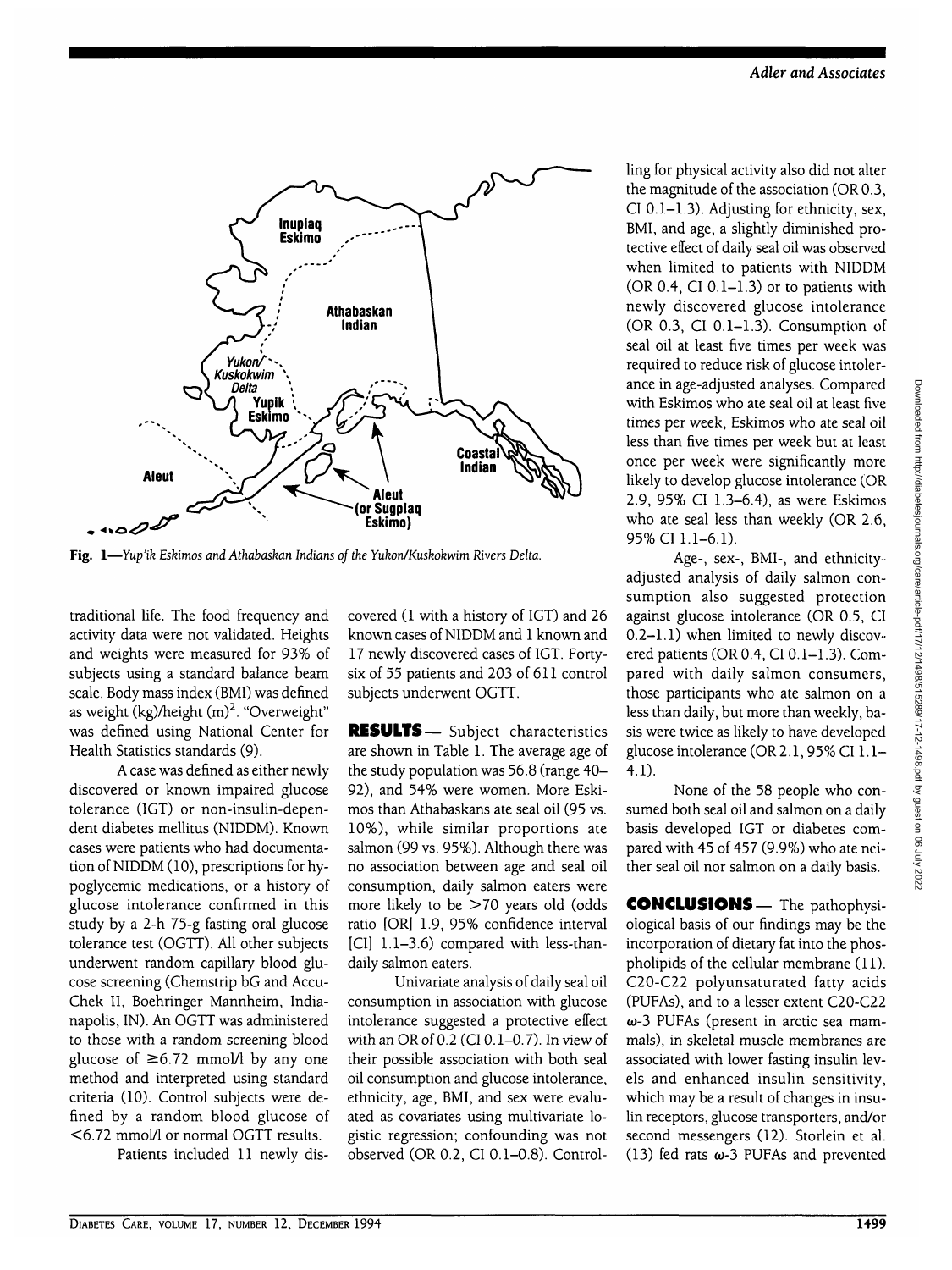|                                                                                          | Control subjects | IGT      | <b>NIDDM</b> |
|------------------------------------------------------------------------------------------|------------------|----------|--------------|
| n                                                                                        | 611              | 18       | 37           |
| Eskimo                                                                                   | 517 (84.7)       | 13(72.2) | 26 (70.3)    |
| Women                                                                                    | 321 (52.5)       | 12(66.7) | 26(70.3)     |
| Overweight                                                                               | 211 (36.5)       | 8(44.4)  | 19(51.4)     |
| Age                                                                                      |                  |          |              |
| 40-49                                                                                    | 210(34.4)        | 4(22.2)  | 5(13.5)      |
| $50 - 59$                                                                                | 173(28.3)        | 2(11.1)  | 6(16.2)      |
| 60-69                                                                                    | 131 (21.4)       | 6(33.3)  | 14 (37.8)    |
| $\geq 70$                                                                                | 97 (15.9)        | 6(33.3)  | 12(32.4)     |
| Seal oil intake                                                                          |                  |          |              |
| Never                                                                                    | 91(17.3)         | 5(29.4)  | 10(31.3)     |
| $<$ Monthly                                                                              | 11(2.1)          | 0(0)     | 0(0)         |
| ≥Monthly but <weekly< td=""><td>84 (15.9)</td><td>4(23.5)</td><td>5(15.6)</td></weekly<> | 84 (15.9)        | 4(23.5)  | 5(15.6)      |
| $\geq$ Weekly but $\leq$ daily                                                           | 213 (40.4)       | 8(47.1)  | 14(43.8)     |
| Daily                                                                                    | 128(24.3)        | 0(0)     | 3(9.4)       |
| Salmon intake                                                                            |                  |          |              |
| Never                                                                                    | 8(1.5)           | 0(0)     | 0(0)         |
| $<$ Monthly                                                                              | 6(1.1)           | 0(0)     | 0(0)         |
| $\geq$ Monthly but $\leq$ weekly                                                         | 114(21.6)        | 2(12.5)  | 5(15.6)      |
| $\geq$ Weekly but $\leq$ daily                                                           | 270 (51.2)       | 13(81.2) | 21(65.6)     |
| Daily                                                                                    | 129 (24.5)       | 1(6.3)   | 6(18.8)      |

**Table 1—***Characteristics of population by glucose tolerance status*

Data are *n* (%). Intake totals reflect food frequency data available on 86% of subjects.

insulin resistance. Bjerve et al. (14) noted significantly lower blood levels of 22:  $5\omega$ -3 and 22:6 $\omega$ -3 PUFAs in 325 newly diagnosed NIDDM patients compared with control subjects. Because serum  $\omega$ -3 PUFAs reflect dietary intake in NIDDM patients (15), one explanation of the data is that dietary  $\omega$ -3 PUFAs lower the incidence of diabetes. Most studies of  $\omega$ -3 PUFAs and diabetes have concentrated on glycemic control rather than prevention, and many have shown adverse effects. This may have been because of biases in study design, since adverse effects might occur early and transiently. In one study, 10 g/day of MaxEPA worsened fasting plasma glucose after 3 weeks, but not after 6 weeks (16). While the duration of fish oil trials extend a few months, the dietary patterns among Alaska Natives are lifelong.

In our study, the average daily consumption of  $\omega$ -3 PUFAs from seal oil was  $~8$  g. We based this estimate on a 30%  $\omega$ -3 PUFA content of seal oil (17), its specific gravity (18), and a mean serving of 30 cc (7). Our estimate resembles the seal oil consumption of all Alaska Natives (19) and the  $\omega$ -3 PUFA intake of 9 g/day by Greenland Eskimos (20) and by Siberian coastal Eskimo and Chukchi (21).

The stronger protective effect of seal oil relative to salmon observed in this study may be due to the higher  $\omega$ -3 PUFA content of seal oil or to differences between the structure of  $\omega$ -3 PUFAs of marine mammals and of fish (22). Seal oil may have been eaten more frequently than salmon, since no classification existed for consumption greater than "at least daily." Seal oil contains more  $\omega$ -9 and  $\omega$ -11 monounsaturated fatty acids than does salmon (23), which also might account for the difference. Seal oil might also interact with a cofactor correlated with its consumption.

With respect to possible biases, since all subjects did not have OGTTs, patients with NIDDM or IGT may have been misclassified as control subjects.

Presuming no dietary differences between individuals correctly and incorrectly designated, misclassification would have caused an underestimation in our findings of a protective effect of diet. Since 160 mg/dl has been recommended as the screening random blood glucose level above which diagnostic testing is recommended (24), our use of a lower, more sensitive level (121 mg/dl) lowers the probability of missed cases. Inclusion of study nonparticipants would likely have strengthened our findings, since Alaska Natives leave their villages for extended periods to hunt and would seem more likely to eat traditionally. The analysis of newly discovered cases discounted the possibility that the presence of glucose intolerance altered nutritional habits in subjects. Yet, the therapeutic use of seal oil by people with undiagnosed symptomatic NIDDM would have caused our findings to underestimate the effect of seal oil.

Because food frequency questionnaires attempt to measure average longterm diet rather than precise short-term diet (25), their use in this study was appropriate. While we did not compare our data to food diaries, self-administered food frequency questionnaires are considered valid, as well as efficient, inexpensive (25,26), and well suited to communities with little dietary diversity (27). Because the data were grouped into large categories, any loss of validity due to misclassification would be minimized.

While diabetes is increasing among Alaska Natives, the proportion of the native diet comprised of fish and sea mammals is decreasing (19). This might be a regrettable occurrence if this diet helps prevent diabetes.

**Acknowledgments**— Funding was provided by National Institutes of Health Grant DK-44561, Indian Health Service Research Initiative Grant 87-01, and National Cancer Institute Grants 5R35-CA-39779 and 2T32-CA-09168.